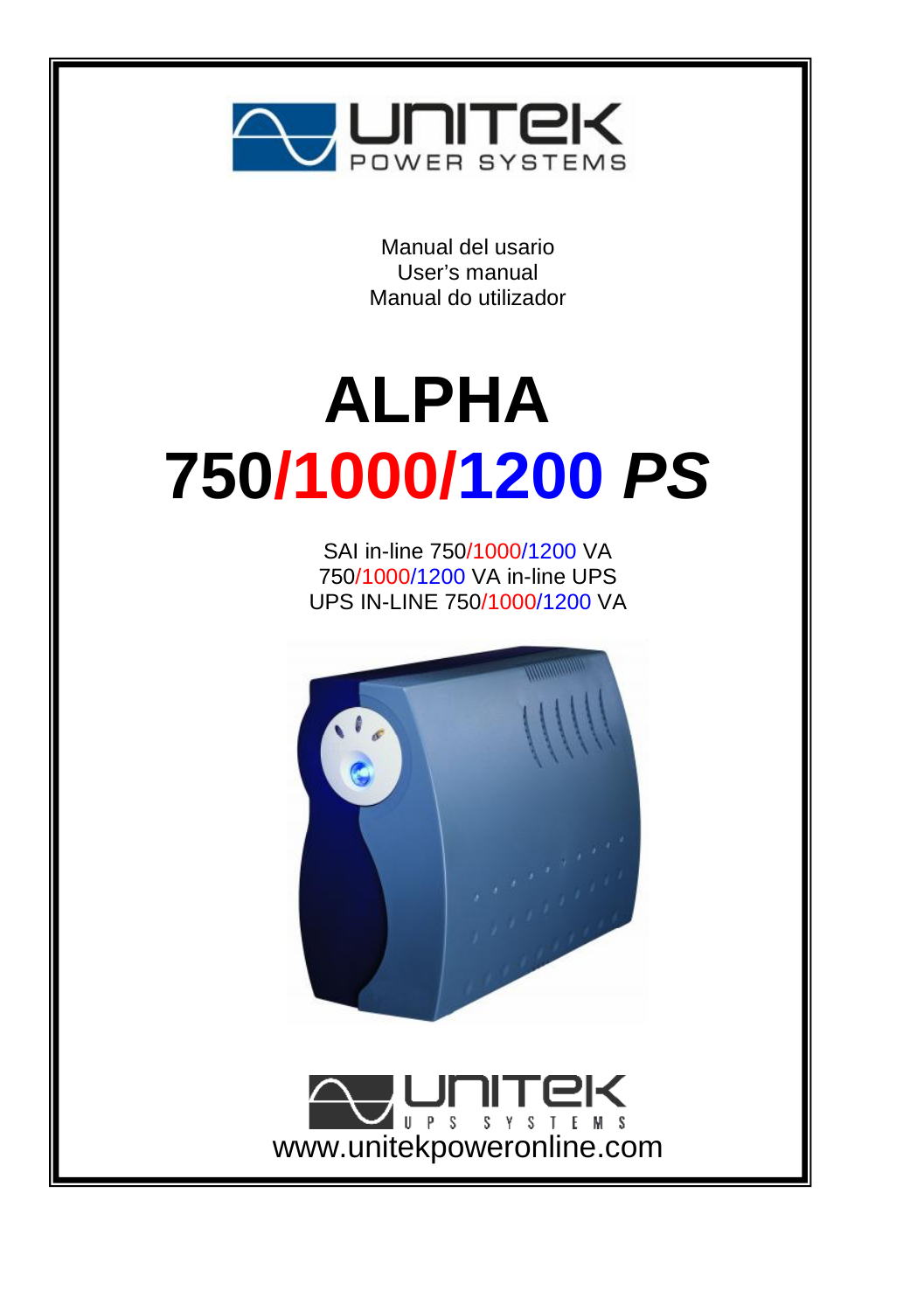# **TABLE OF CONTENT**

# **1. Overview – System Description**

- 1-1. Introduction
- 1-2. System Description

# **2. Installation and Operation**

- 2-1. Installation
- 2-2. Operation

# **3. Led and Alarm Indication**

- 3-1. Alarm Indication
- 3-2. Led Indication

# **4. Caution**

 **5. Trouble shooting**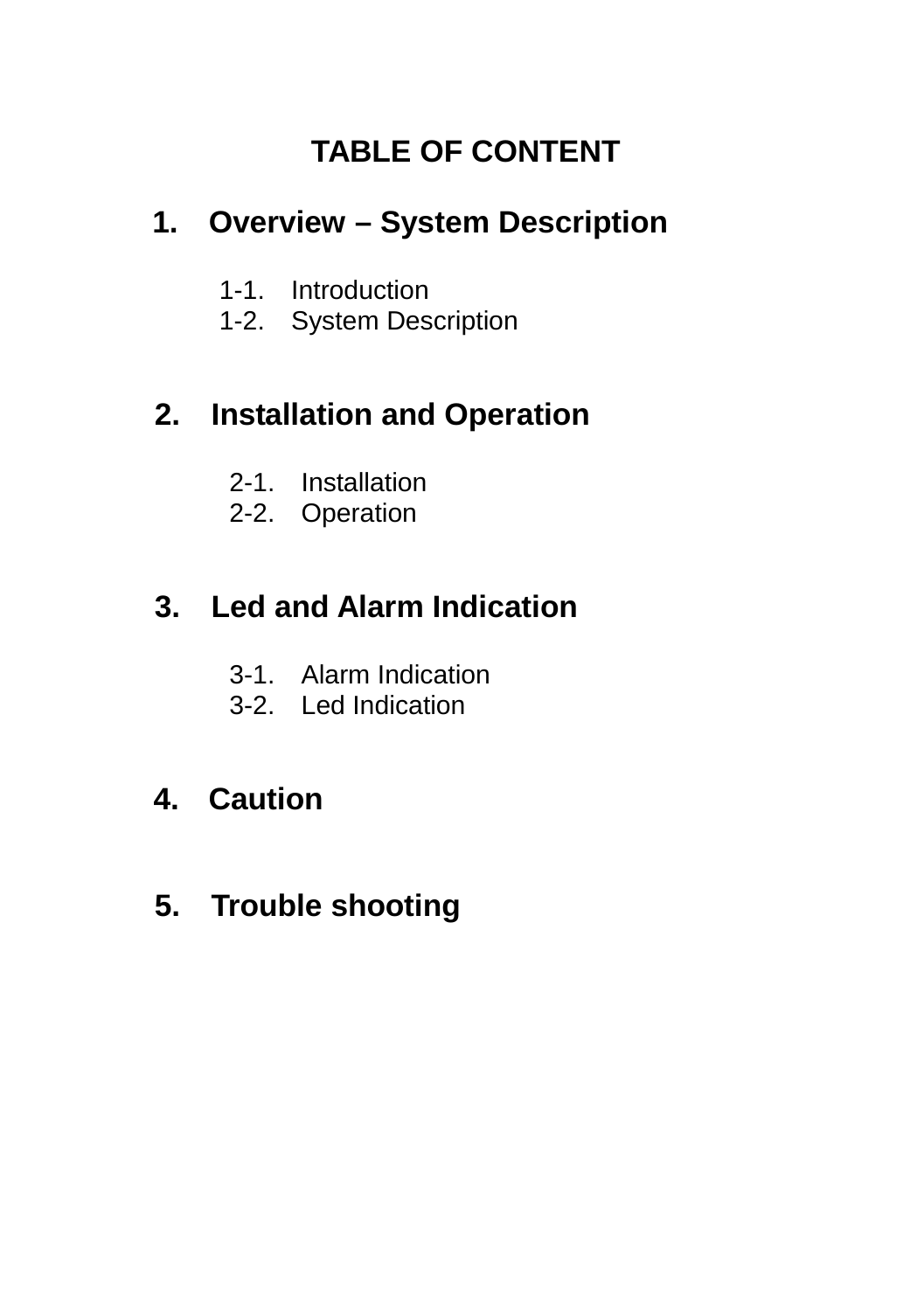#### **1. Overview**

#### **1-1 Introduction**

The PS family of UPS (Uninterruptible Power Supply), is a line interactive device with features conceived to provide an excellent protection to computers (PC), networks, workstations and small capacity internet devices.

The PS family has an Automatic Voltage Regulator (AVR) that allows to operate in stable conditions under varations of the main power, without the need to get into battery or backed up mode. This features results in in extended battery life.

The family uses a RISC (Reduced Instruction Set Computer), that provides greater operational flexibility: 1) "Delayed turn on". During the turn on process the microprocessor analizes the main power in order to ensure that it is in adequate conditions for the unit to operate. 2) Green Power function. 3) "Overload Detection" and desactivation of the load if the overload persists during a predetermined time. Additionally, the PS family has surge protection, nosie filtering and fax/modem protection.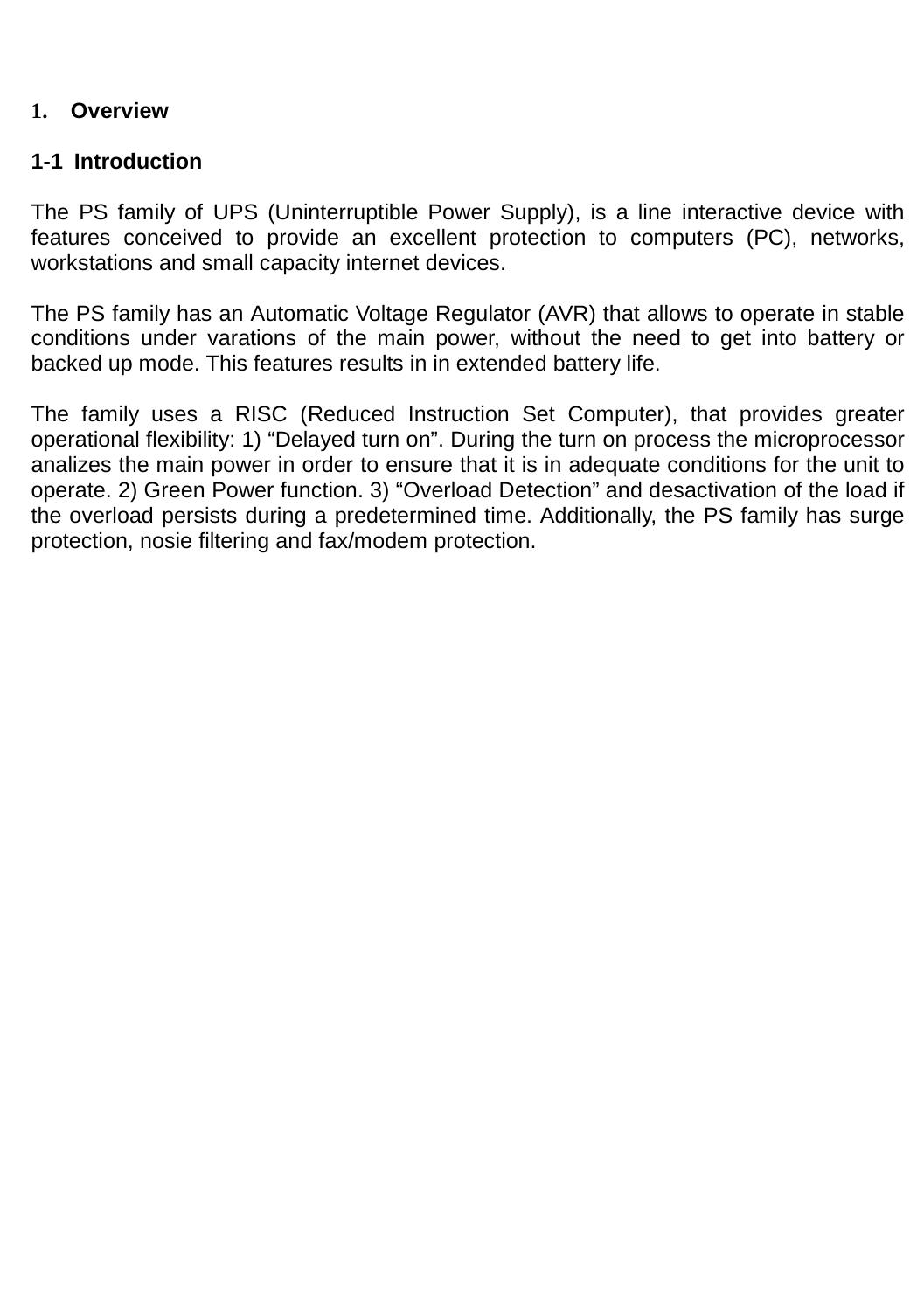## **SPECIFICATIONS:**

| <b>UPS UNITEK</b>  | <b>MODEL</b>                          | ALPHA 750Ps, 1000Ps & 1200Ps                        |  |
|--------------------|---------------------------------------|-----------------------------------------------------|--|
| <b>CAPACITY</b>    | <b>VA/W</b>                           | 750VA/360W, 1000VA/480W & 1200VA/600W               |  |
| <b>INPUT</b>       | Voltage                               | 220, 230, 240VAC                                    |  |
|                    | Voltage Range                         | $+/- 25%$                                           |  |
|                    | Frequency                             | 50Hz / 60Hz Auto sensing                            |  |
| <b>OUTPUT</b>      | Voltage                               | 220, 230, 240VAC                                    |  |
|                    | Voltage Regulation                    | +/- 10% with Automatic Voltage Regulation           |  |
|                    | Frequency                             | 50Hz or 60Hz                                        |  |
|                    | Frequency Regulation                  |                                                     |  |
|                    | (Battery Mode)                        | $+/- 0.5%$                                          |  |
|                    | Output Waveform                       | <b>Modified Sinewave</b>                            |  |
|                    | Topology                              | Line Interactive                                    |  |
|                    | <b>Transfer Time</b>                  | 4ms Typical                                         |  |
|                    | Number of sockets                     | 4 IEC with Back-up                                  |  |
|                    |                                       | Sealed, Lead Acid, Maintenance Free,                |  |
| <b>BATTERY</b>     | <b>Battery Type</b>                   | Rechargeable                                        |  |
|                    | Battery Quantity and                  |                                                     |  |
|                    | Capacity                              | 1 x 12V/7.2AH, 1 x 12V/7.2AH & 1 x 12V/9AH          |  |
|                    | Recharge Time                         | 4 Hours to 90% after complete discharge             |  |
|                    | Protection                            | Self-Diagnostics Upon Power On                      |  |
| <b>INDICATOR</b>   | AC Mode                               | Green LED lighting                                  |  |
|                    | <b>Battery Mode</b>                   | Yellow LED lighting                                 |  |
|                    | Fault                                 | Red LED lighting                                    |  |
| <b>AUDIBLE</b>     |                                       | Sounding every 4 seconds / Alarm Reset              |  |
| <b>ALARM</b>       | <b>Battery Mode</b>                   | Function                                            |  |
|                    | Low Battery                           | Sounding every second                               |  |
|                    | Overload                              | Continuously sounding                               |  |
| <b>PROTECTION</b>  |                                       | UPS Automatic Switch for City Power &               |  |
|                    | Switch Function                       | <b>Battery</b>                                      |  |
|                    | Unit Input                            | Fuse for Overload & Short Circuit Protection        |  |
|                    | <b>Overload Protection</b>            | UPS Automatic Shutdown if Overload:                 |  |
|                    |                                       | Over 110% of Nominal at 60 Seconds and              |  |
|                    |                                       | 130% at 5 Seconds                                   |  |
|                    | <b>Short Circuit</b>                  | UPS Output Cut Off Immediately and Input            |  |
|                    |                                       | <b>Fuse Protection</b>                              |  |
|                    | <b>Spike Protection</b>               | 80 Joules, Over 2ms                                 |  |
|                    | Green Mode                            | Inverter will Automatically Shutdown without        |  |
|                    |                                       | Load                                                |  |
| <b>APPROVALS</b>   | Modem / Network                       | <b>RJ-11</b><br>MEETS CE (EN 50091) and FCC Class B |  |
|                    | Noise Suppression                     |                                                     |  |
| <b>PHYSICAL</b>    | Surge Suppression<br>Dimension, DxWxH | MEET IEEE 587<br>275 x 110 x 202 (mm)               |  |
|                    | Weight: Net / Gross                   | 5.3 / 5.8 (kgs), 5.9 / 6.4 (kgs) & 6.5 / 7 (kgs)    |  |
| <b>ENVIRONMENT</b> | Altitude                              | Less than 5000 meters                               |  |
|                    | Temperature                           | $0 °C \sim 50 °C$                                   |  |
|                    | <b>Relative Humidity</b>              | $0 \sim 90$ % (non-condensing)                      |  |
|                    | Audible Noise Level                   | Less than 40dB (1 meter from surface)               |  |
| <b>INTERFACE</b>   | Smart RS-232 or USB,                  | Support Windows: 95, NT4.0, 98SE, ME, 2K,           |  |
|                    | cable included                        | XP, Server2003                                      |  |
|                    |                                       | Linux: Redhat7.0~7.3 & Mandrake8.2, Novell:         |  |
|                    |                                       | 4. X & 5.1                                          |  |
|                    | www.unitekamerica.com                 |                                                     |  |
|                    |                                       |                                                     |  |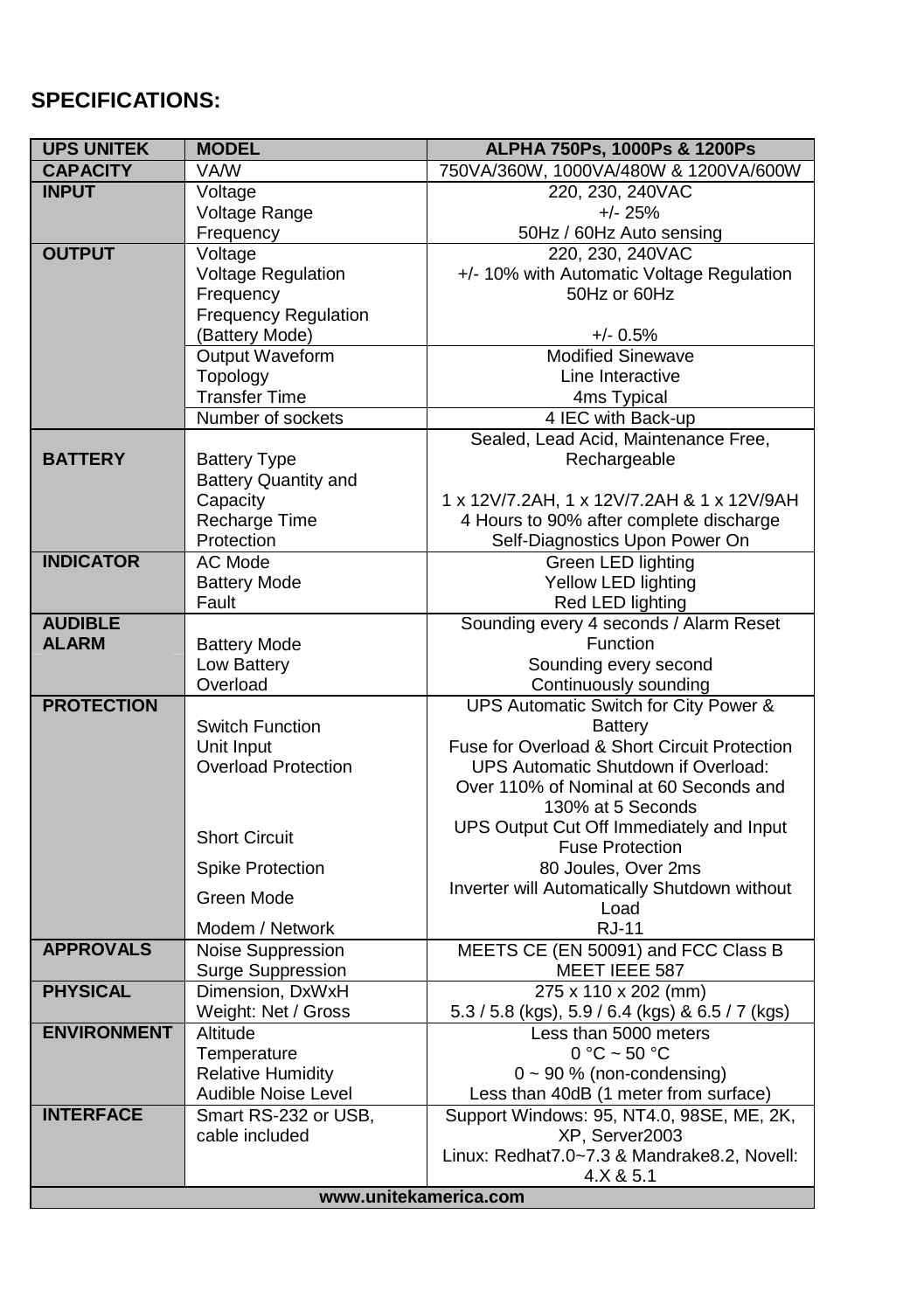### **1-2 System Description**



#### **Rear Panel**

- 1. Full digital microprocessor controlled
- 2. Power saving and sleeping mode
- 3. Boost and buck AVR (Auto Voltage Regulation)
- 4. Smart communication port (USB)
- 5. Fax/Modem/Network surge suppression
- 6. 50/60Hz auto detecting
- 7. Cold start function (DC power on)
- 8. Short Circuit and overload protection
- 9. Automatic diagnostics & battery check while power on
- 10. Attractive smart color combination
- 11. Elegant outlook for both vertical and horizontal positioning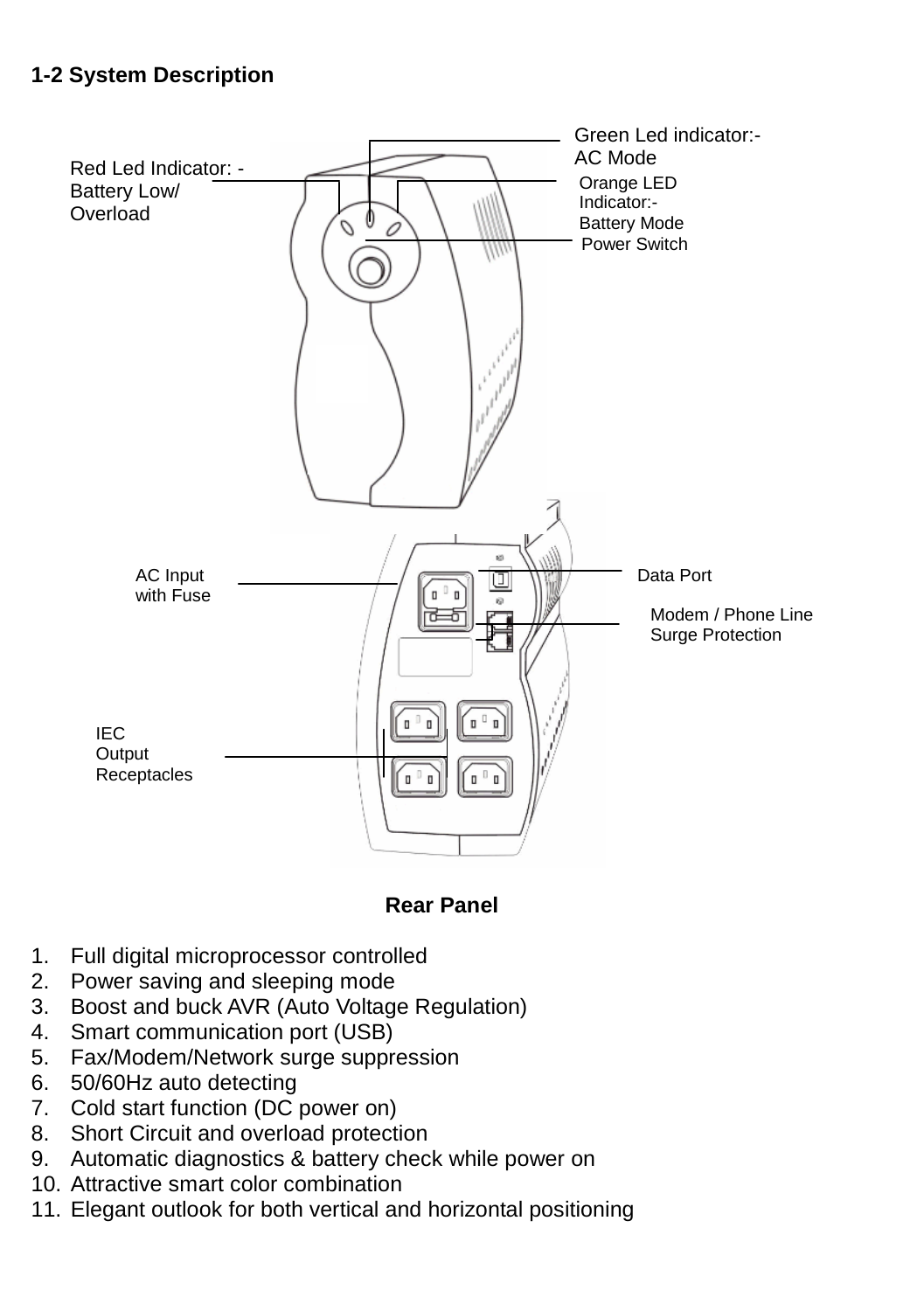# **2. INSTALLATION AND OPERATION**

### **2-1. Installation**

The following steps explain how to install the UPS to your PC.

- Step 1. Assure AC power source output voltage is in the UPS Requires voltage range specified on the rear panel.
- Step 2. Plug the UPS power cord into a wall outlet or other Power source.
- Step 3. Plug the personal computer (PC) into the UPS output.
- Step 4. Start the UPS by pressing the ON/OFF button for 4 seconds. After the UPS turns on, it conducts a self-test and enters Normal AC power mode. The AC power green LED indicator illuminates indicating that power is available from the rear receptacles.
- Step 5. Shutdown the UPS by pressing ON/OFF button for 6 seconds untill Red LED indicator illuminate.

# **2-2. OPERATION**

2-2-1. Turning the UPS ON

Press the power ON/OFF on the front panel. After the UPS green LED is turned on. It conducts a self-test and enters normal mode.

2-2-2. Starting the UPS on battery

To turn on the UPS without using AC power, press ON/OFF button and Hold for 6 seconds to conserve battery power

(The UPS does not conduct Self-test when UPS start on battery).

#### 2-2-3. Turning The UPS OFF

 Press the power ON/OFF on the front panel when UPS power off. It would not in standby mode Indicator

#### **3. LED and Alarm Indication:**

#### **3-1. LED indication**

| <b>GREEN</b>              | <b>ORANGE</b>                                  | RED                        |
|---------------------------|------------------------------------------------|----------------------------|
| AC power mode<br>(UPS ON) | AC power failure and<br>Switch to battery mode | <b>IUPS</b> fault overload |

#### **3-2. Alarm indication**

| Beep Every 4                                                                              | Beep Every 1 | Beep                               | Beep Every 0.5     |
|-------------------------------------------------------------------------------------------|--------------|------------------------------------|--------------------|
| seconds                                                                                   | Second       | Continuously                       | second             |
| UPS runs on battery<br>Mode. Press ON/OFF Warning<br>button for 6 seconds<br>to stop Beep | Low battery  | <b>Battery overload</b><br>warning | <b>Battery Low</b> |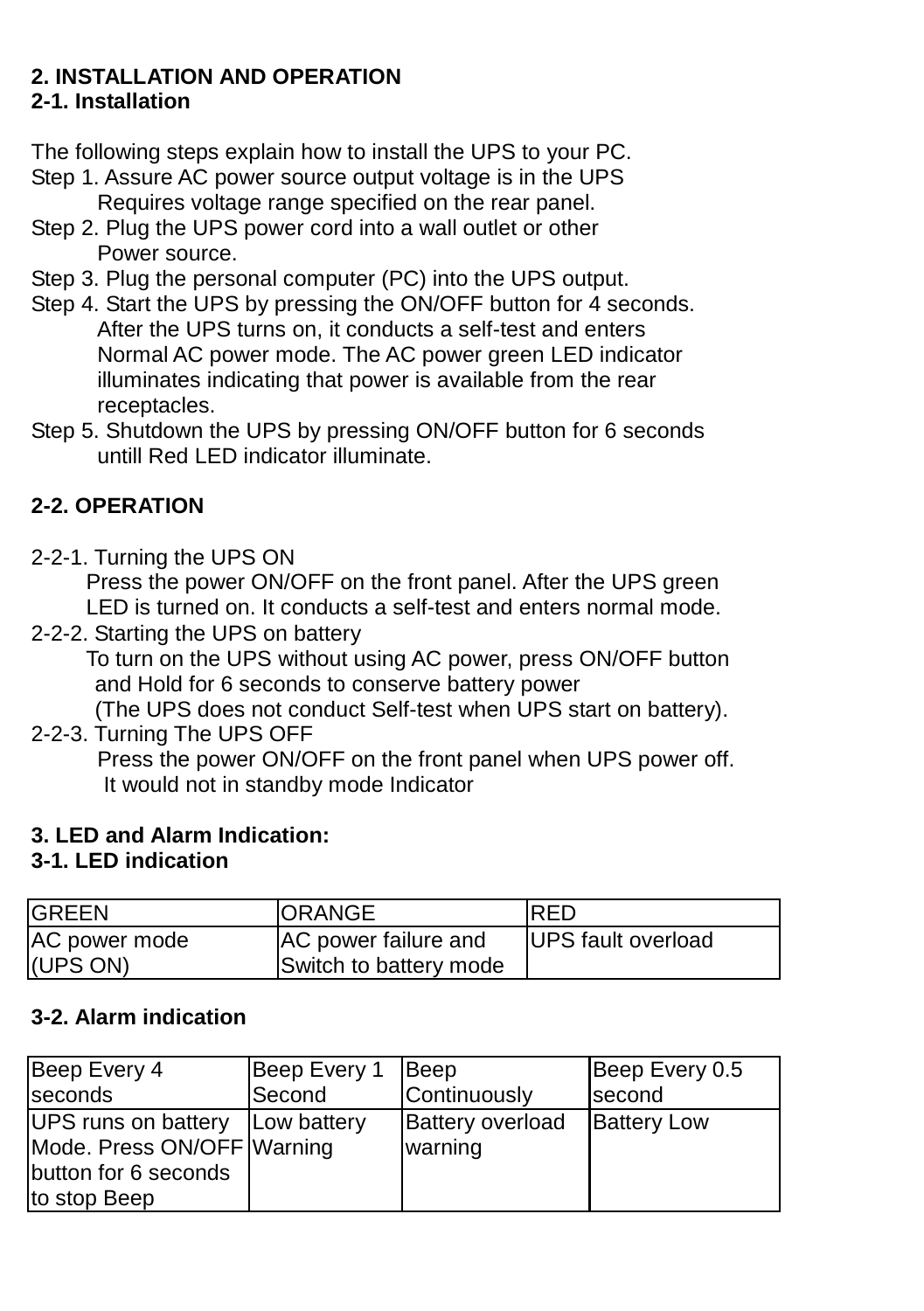# **4. CAUTION**

Although your UPS has been designed and manufactured to assure personal safety, improper use can result in electrical shock or fire. To assure safety, please observe the following rules:

- 1. Turn off and unplug your UPS before cleaning. Do not use liquid or aerosol cleaner. A dry cloth is recommended to dust from the surface of your UPS.
- 2. Do not install or operate your UPS in or near water
- 3. Do not place UPS on an unstable cart, stand or table
- 4. Do not place UPS under direct sunlight or close to heat emitting source
- 5. Do not place UPS power cord in any area where it may get damaged by heavy objects.
- 6. Do not connect UPS to home appliance **e.g. hairdryer, fan etc.**
- 7. Do not connect UPS to **Laser printer**
- 8. If you store the UPS or UPS does not operate for a long period, recharge the battery every month by starting the UPS for 8 hours.
- 9. Replace the battery with the same number and type of batteries as originally installed in the UPS. The UPS must **be** unplugged from the AC power source before replacing batteries (this operation require specialistic staff)

| Situation                      | Check items               | Solution                     |
|--------------------------------|---------------------------|------------------------------|
| UPS power is on but UPS        | The line cord is not      | Connect the line cord to     |
| ldoes not start                | connected                 | the UPS and plug the         |
|                                | Or not plugged in.        | UPS into a working outlet    |
|                                | The wall outlet is dead   |                              |
| Start UPS but red LED          | Low battery power because | When AC power in normal      |
| lflash                         | of long term AC power     | condition Execute battery    |
|                                | failure                   | charge for 8 hours           |
| UPS does not provide the       | The battery may be in low | Charge the battery for<br>1. |
| expected back-up time          | power because of:         | 8 hours                      |
|                                | Long-term storage         | 2. Turn off connected        |
|                                | Overload<br>2.            | applications                 |
|                                | End of battery life<br>3. | Replace the battery<br>3.    |
| <b>Red LED illuminated and</b> | <b>UPS</b> fault          | Unplug the UPS from wall     |
| alarm permanently              |                           | outlet and Unplug the        |
| beeping                        |                           | UPS from wall outlet and     |

#### **5. TROUBLE SHOOTING**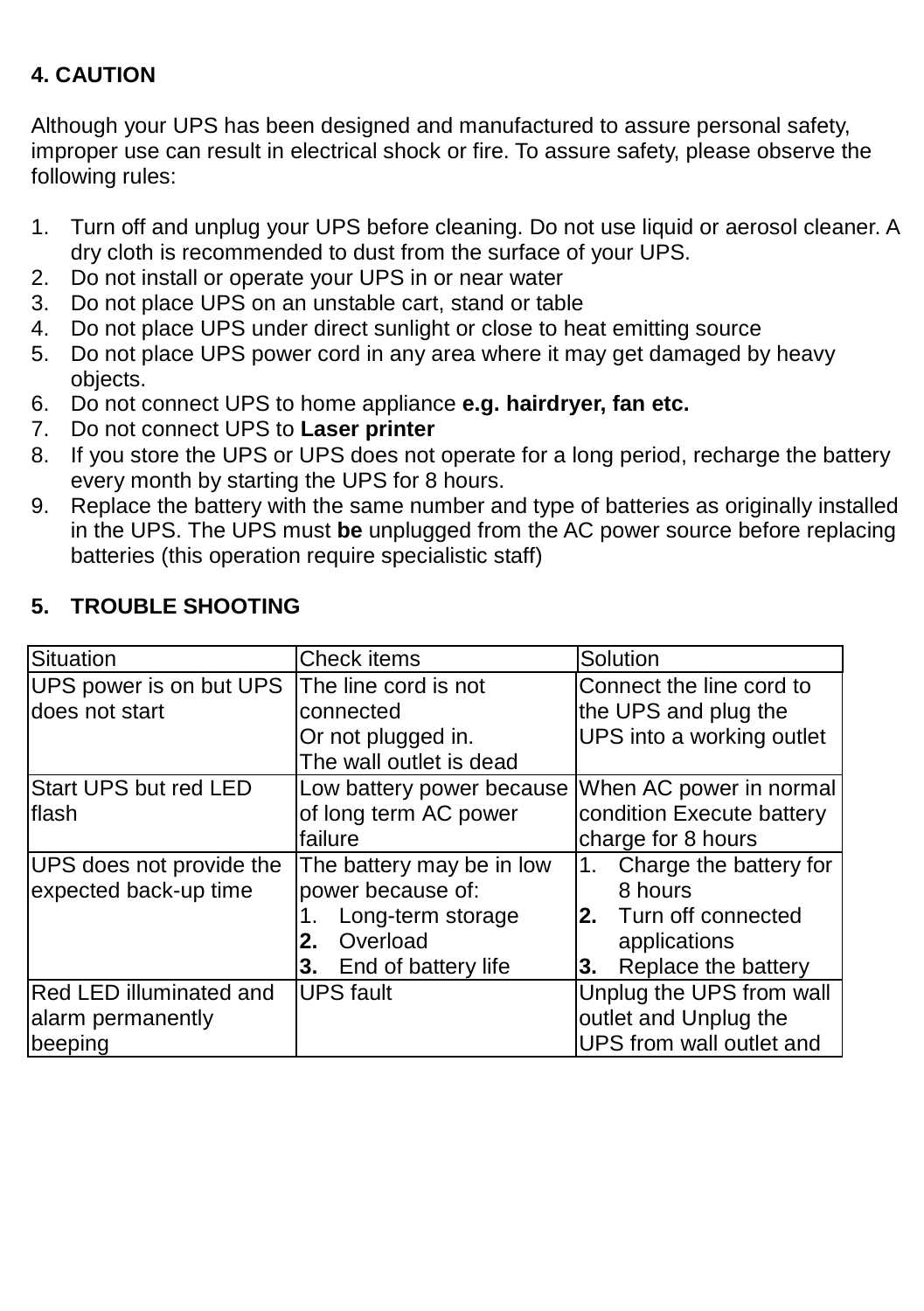#### **6. CERTIFICATE OF GUARANTEE**

#### **CERTIFICATE OF GUARANTEE**

| <b>Brand:</b>              | <b>UNITEK</b>   |
|----------------------------|-----------------|
| Serie:                     | <b>ALPHA PS</b> |
| Mode:                      |                 |
| <b>Fabrication number:</b> |                 |
| <b>Client:</b>             |                 |
| Invoice number:            |                 |
| Seller:                    |                 |

**UNITEK POWER** guarantees this product against any vice or manufacturing defect for a period of **36 months** starting from its date of sale. The guarantee will be valid in all the territory of the United Kingdom (other countries according agreements with distributors) in the terms and conditions listed below

This guarantee doesn't include transportation expenses originated by sending or return of this product. **UNITEK POWER** will inform the sending/delivery point(s) of the product.

The claims due to defects on origin should be done within the 15 working days after delivery of the equipment.

#### **CONDITIONS OF THE GUARANTEE.**

- 1. The equipment subject to guarantee must be returned in its original package.
- 2. **UNITEK POWER** will repair or replace the defective parts and will correct any electric or mechanical defect of the equipment, directly or through a service partner at its own cost according to the conditions of this guarantee.
- 3. The seller, distributor or sales channel is obliged to fulfil, date and stamp this Certificate of Guarantee in order the end customer can use its right to ask for the guarantee service. The purchase invoice in original and the present Certificate will be the valid documents to obtain the guarantee service.
- 4. There are excluded from this guarantee all damages caused by accidental facts like: transport, manipulation, improper use or placement, hits, vandalism, fire, floods, atmospheric discharges, any type of liquid spillages, battery acid spillages and any other circumstance derived from improper use or maintenance.
- 5. There are excluded from this guarantee damages caused by negligence or bad use of this product, or any different use of the indicated in the user manual. This guarantee doesn't cover damages caused by improper characteristics of the electric network, defective installation or adverse ambient.
- 6. **UNITEK POWER** can't guarantee the good operation of this product if the required conditions indicated in the technical specifications are not observed or damages caused by this reason. Likewise, it will not covered by this guarantee neither services derived by non-fulfilment of valid laws and norms nor those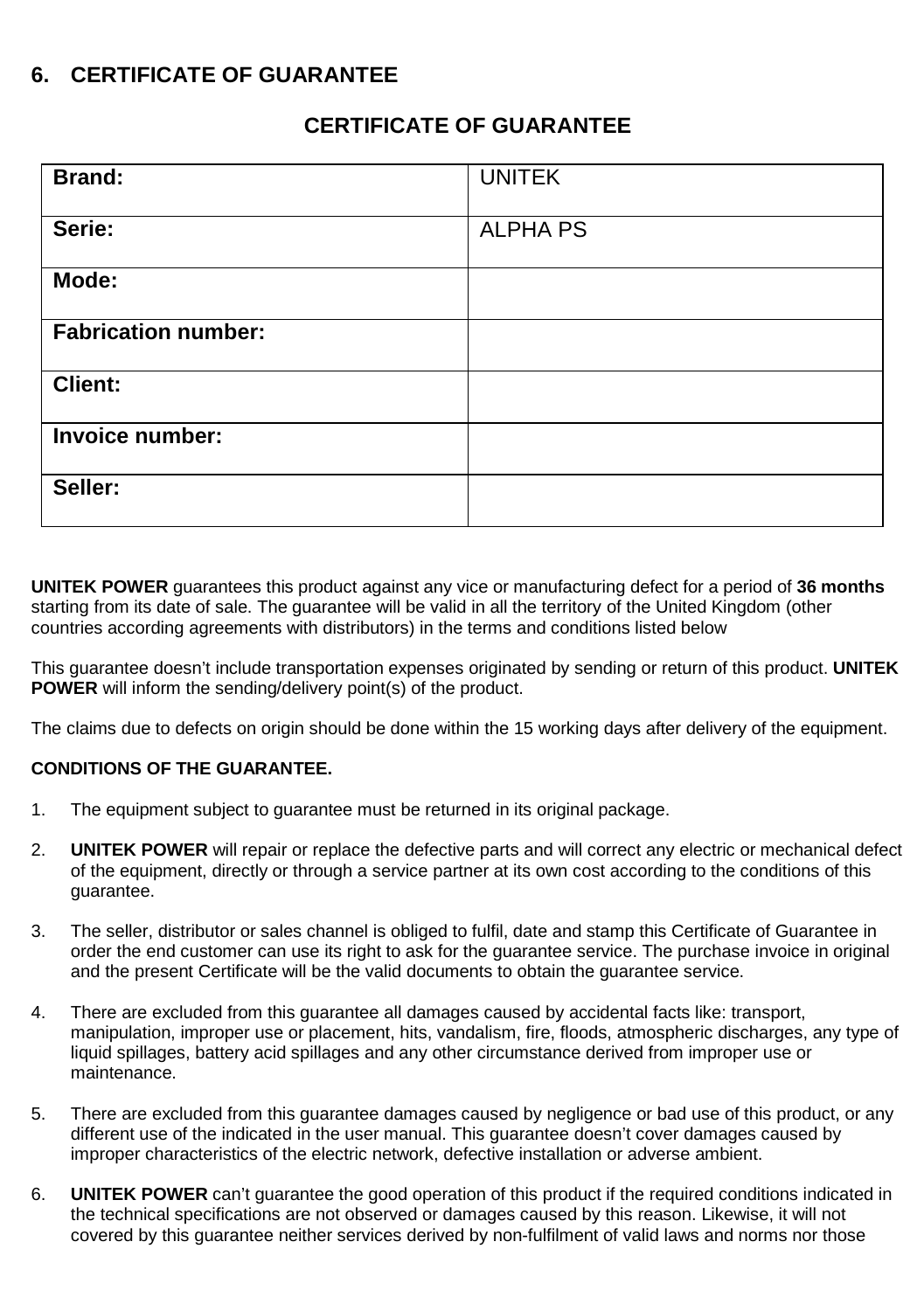services required by lack of electric power, defective electrical installations of the building, disconnection of the equipment from the electrical network or changes of placement not informed or approved by **UNITEK POWER** technical department.

- 7. Parts and pieces prone to wear on consumables are not included in this guarantee.
- 8. This guarantee will be invalid if the product is opened or if it was tried to repair by not authorized personnel of **UNITEK POWER.** Likewise the guarantee will be invalid if the serial numbers are altered. The invalidation applies also if data like serial number date or invoice number of the present Certificate of Guarantee is altered.
- 9. **UNITEK POWER** has the compromise to repair or replace the equipment described in this Certificate of Guarantee in a time lapse no longer than 5 working days following to the reception of the equipment in the workshop. This period could be prolonged by causes beyond control of **UNITEK POWER**.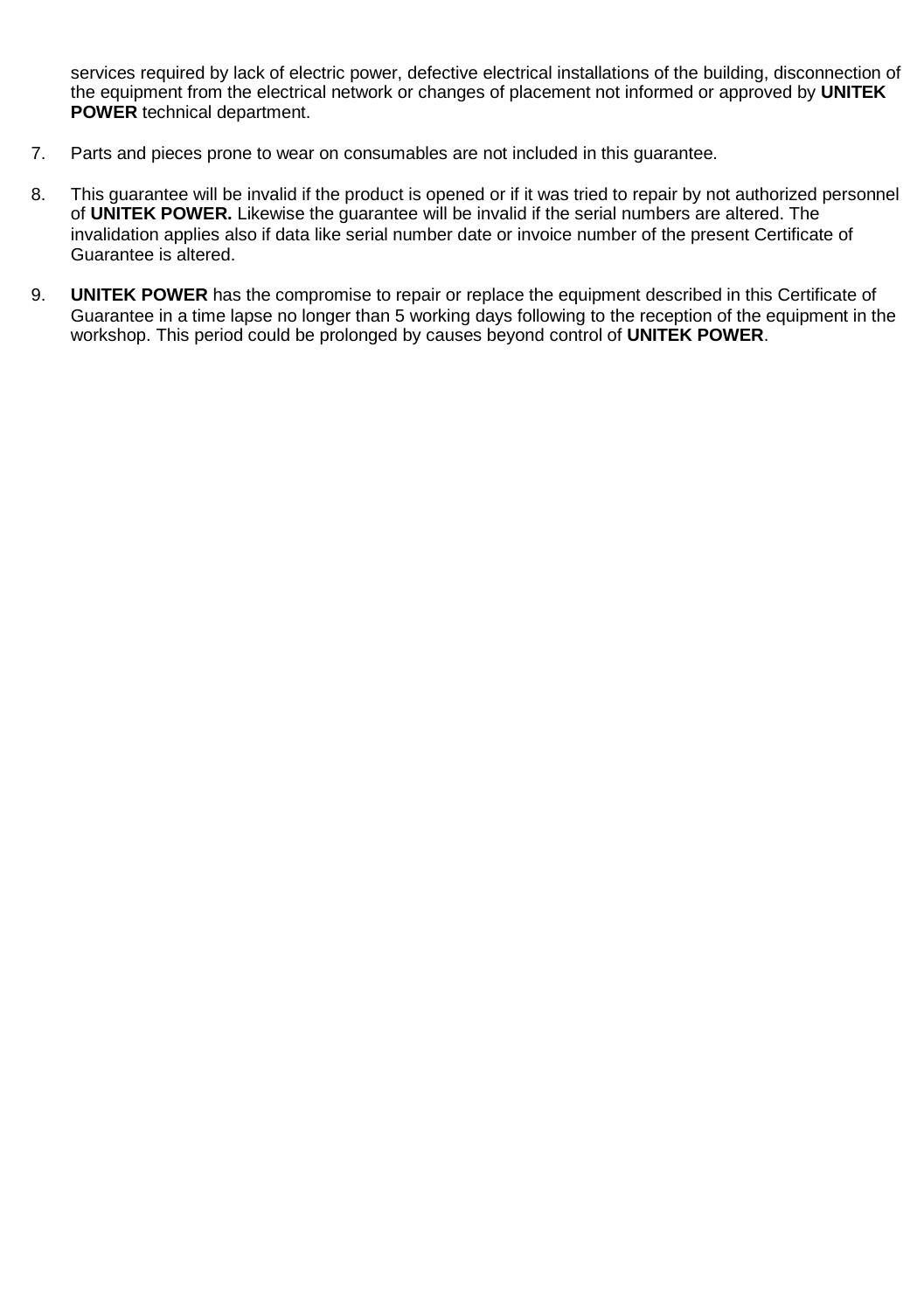# **IMPORTANTE NOTICE:**

Please read this manual carefully before using his product Any malfunction resulting for inadquate use of this product is not responsablity of the manufaturer or the Distributor. The content of this manual is subjected to changes without prio notice.



#### **Recycling and elimination of Residues**

The equipment described in this manual can be recycled due to the use of components with little contaminant content. The equipment cannot be disposed of in normal garbage containers. For recycling and ecological disposal of used equipments, please contact to a certified electronic disposal centre.

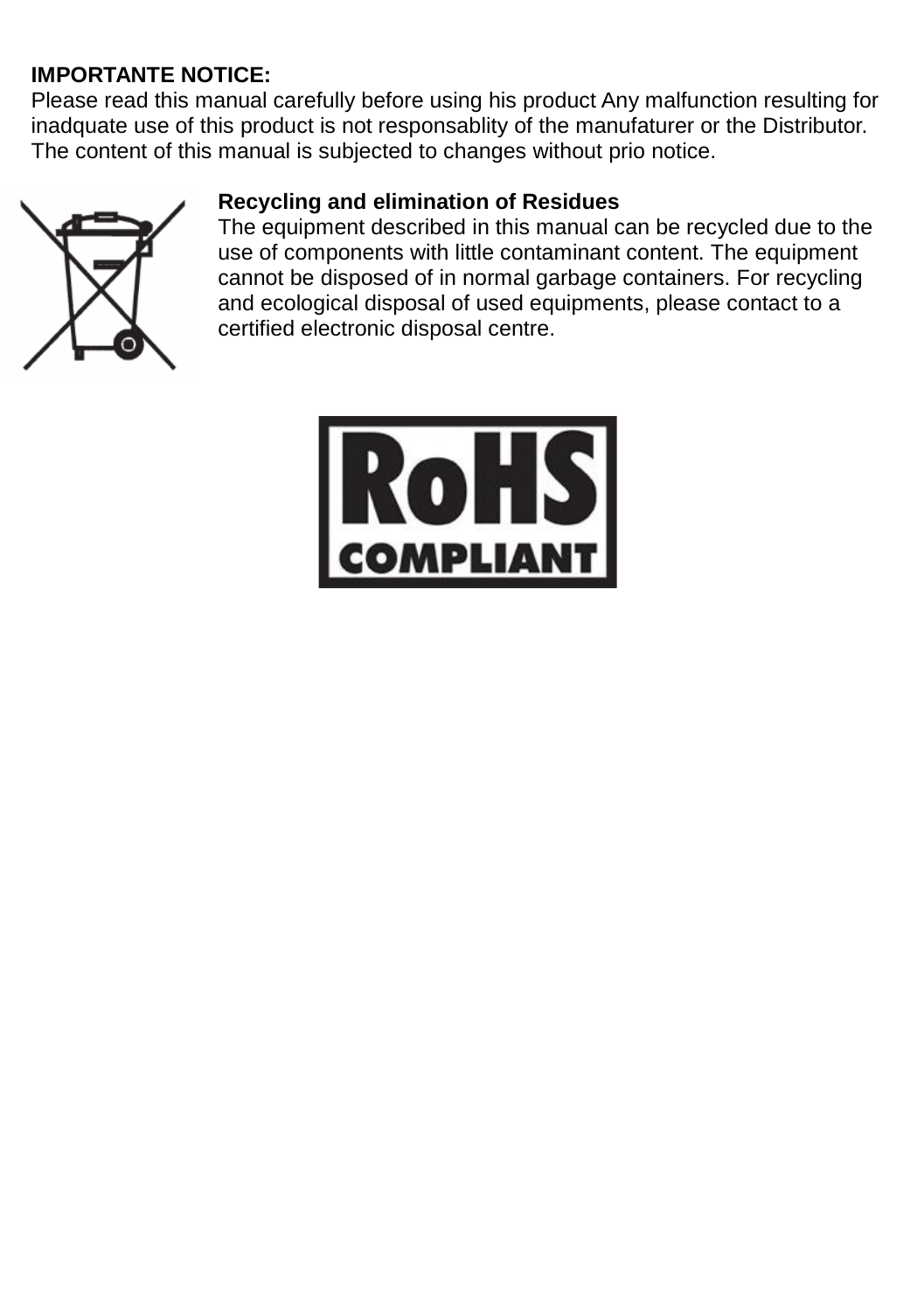## **TABLA DE CONTENIDO**

## **1. Información General**

- 1-1. Introducción
- 1-2. Descripción del Sistema

#### **2. Instalación y Operación**

- 2-1. Instalación
- 2-2. Operacion

## **3. Indicador de (LED) y Alarma**

- 3-1. Indicador de Alarma
- 3-2. Indicador de Led

#### **5. Precaución**

#### **5. Solución de Fallas**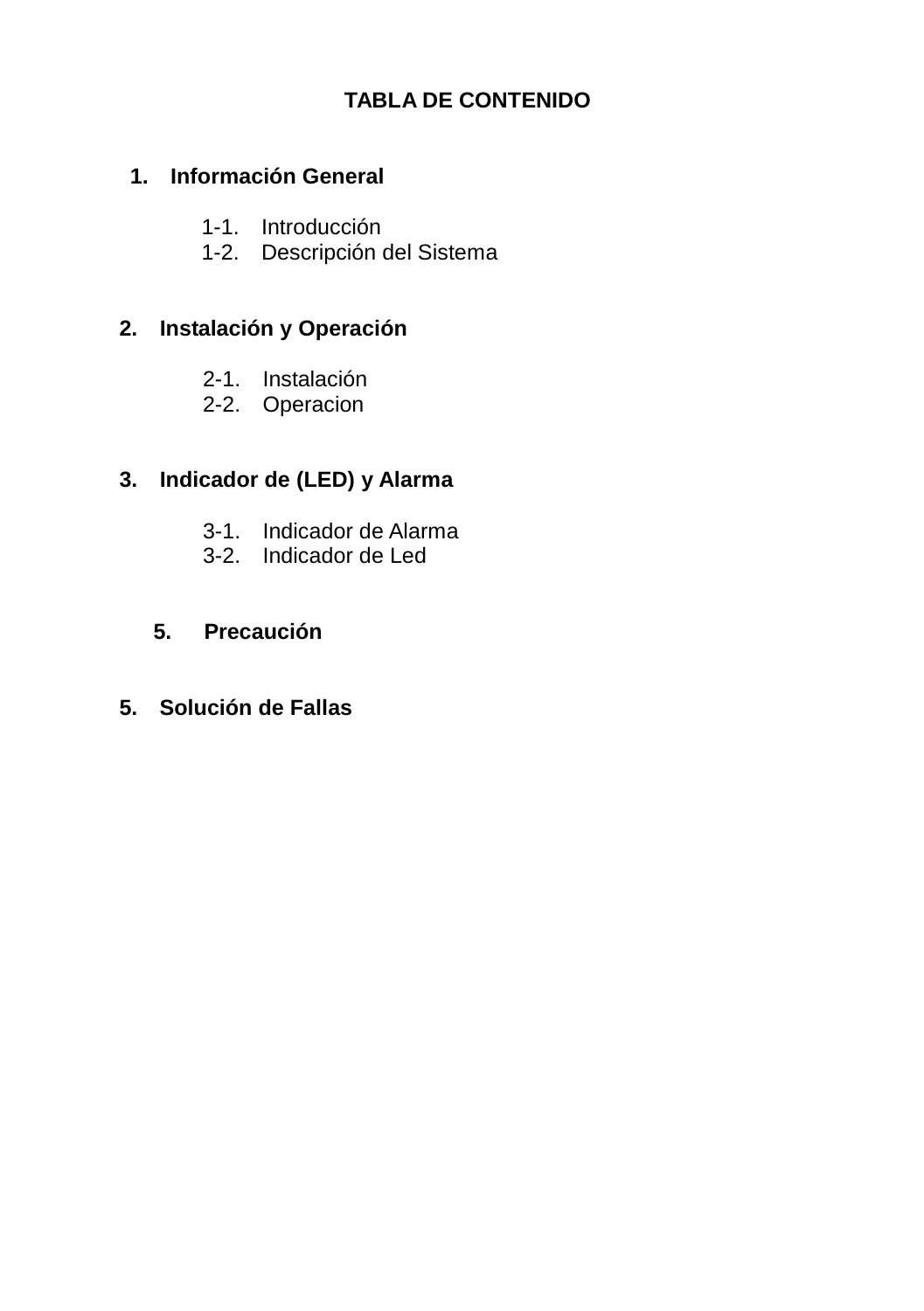#### **1. Informacion General**

# **1-1 Introducción**

La familia PS de SAI's (Sistema de Potencia Ininterrumpido), es un dispositivo de línea interactiva que ofrece excelente proteccción para computadoras personales (PC), redes, estaciones de trabajo y pequeños dispositivos de internet etc. Todos nuestros UPS incorporan un Regulador de Voltaje Automatico (AVR), lo cual les permite operar en condiciones de variaciones electricas extremas, sin la necesidad de pasar a operar de las baterias y de esa forma, se extiende la vida util de las baterias y el UPS prestara un mayor tiempo de proteccion.

La familia PS incorpora un Microprocesador de tipo RISC (Reduced Instruction Set Computer), que permite una mayor flexibilidad en la operacion de estas unidades: 1) "Encendido Temporizado" es un leve tiempo, en el cual el microprocesador analiza la linea de alimentacion y asegura que todo este bien. 2) Se desactiva y pasa a dormir, si detecta falta de carga en la salida, condición que se presenta cuando no hay consumo de energia en las salidas. 3) Detecta "Sobrecarga en la Unidad" y desactiva la salida si la sobrecarga persiste durante un tiempo predeterminado. Tiene adicionalmente proteccion contra picos, ruidos de linea y proteccion fax / Modem.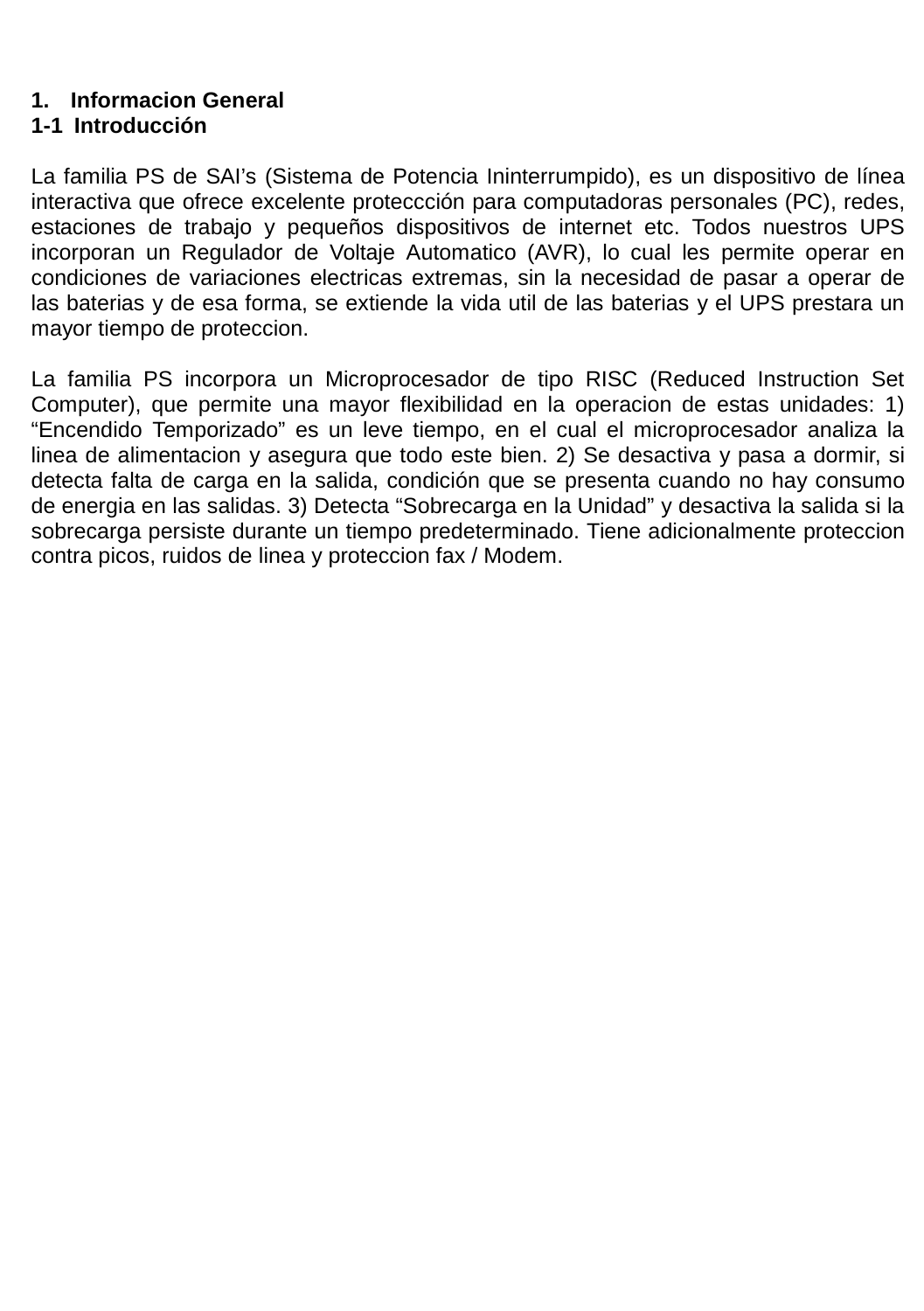# **ESPECIFICACIONES :**

|                    | <b>VOLTAGE</b>             | 120V 220V D<br>100V<br>1110V F<br>230V<br>240V           |
|--------------------|----------------------------|----------------------------------------------------------|
| <b>INPUT</b>       | <b>VOLTAGE RANGE</b>       | $+25\%$ / $-25\%$                                        |
|                    | <b>FREQUENCY</b>           | 150Hz 160Hz                                              |
|                    | <b>VOLTAGE</b>             | AUTOMATICALLY INCREASE OUTPUT VOLTAGE 10%                |
|                    | <b>REGULATION</b>          | ABOVE INPUT VOLTAGE OF NOMINAL                           |
| <b>OUTPUT</b>      | <b>VOLTAGE</b>             | 100V 110V 120V 220V 230V 1<br>240V                       |
|                    | <b>FREQUENCY</b>           | 50Hz 60Hz (±0.5%)                                        |
|                    | <b>TRANSFER TIME</b>       | 4ms (Typical)                                            |
| <b>SOCKET</b>      | TYPE / NUMBER              | TIEC<br>NEMA5-15R                                        |
| MAX.CAPACITY       | (VA/W)                     | 400VA/240W, 600VA/360W, 800VA/480W, 1000VA/600W          |
|                    | <b>TYPE</b>                | SEALED LEAD ACID MAINTENANCE-FREE                        |
| <b>BATTERY</b>     | <b>VOLTAGE</b>             | 12VDC                                                    |
|                    | <b>RECHARGE TIME</b>       | 4HOURS (TO 90% OF FULL CAPACITY)                         |
|                    | <b>PROTECTION</b>          | SELF-DIAGNOSTICS UPON POWER ON                           |
|                    | SPIKE PROTECTION           | 40 JOULES, OVER 2ms(110VAC), 80 JOULES, OVER 2ms(220VAC) |
|                    | UNIT INPUT                 | FUSE FOR OVERLOAD & SHORT CIRCUIT PROTECTION             |
|                    | SWITCH FUNCTION            | UPS AUTOMATIC SWITCH FOR CITY POWER & BATTERY            |
| <b>PROTECTION</b>  | OVERLOAD                   | UPS AUTOMATIC SHUTDOWN IF OVERLOAD OVER 110% OF          |
|                    | <b>PROTECTION</b>          | NOMINAL AT 60 SEC. AND 130% AT 5 SEC.                    |
|                    | SHORT CIRCUIT              | UPS OUTPUT CUT OFF IMMEDIATELY AND INPUT FUSE PROTECTION |
|                    | <b>MODEM / NETWORK</b>     | <b>RJ-11</b>                                             |
|                    | <b>INTERFACE</b>           | TRUE RS-232                                              |
|                    | <b>GREEN MODE</b>          | INVERTER WILL AUTOMATICALLY SHUTDOWN WITHOUT LOAD        |
|                    | <b>BATTERY BACK-UP</b>     | SLOW BEEPING SOUND (PER 4SEC.) ALARM RESET FUNCTION      |
| <b>ALARM</b>       | <b>BATTERY LOW</b>         | RAPID BEEPING SOUND (PER 1 SEC)                          |
|                    | <b>OVERLOAD</b>            | CONTINUE BEEPING SOUND                                   |
|                    | <b>ALTITUDE</b>            | $<$ 5000M ETER                                           |
| <b>ENVIRONMENT</b> | <b>TEMPERATURE</b>         | $0^{\circ}$ C ~ 50 $^{\circ}$ C                          |
|                    | <b>HUMIDITY</b>            | 0%~90% (NON-CONDENSING)                                  |
|                    | AUDIBLE NOISE              | <40dB (1METER FROM SURFACE)                              |
| APPROVALS          | NOISE SUPPRESSION          | MEETS CE (EN 50091) AND FCC CLASS B                      |
|                    | SURGE SUPPRESSION          | MEET IEEE587                                             |
| <b>DIMENSIONS</b>  | $H \times W \times D$ (mm) | 202 x 275 x 110                                          |
| <b>WEIGHT</b>      | NET/GROSS                  | 6.5 Kg / 7 Kg                                            |

· SPECIFICATION SUBJECT TO CHANGE WITHOUT PRIOR NOTICE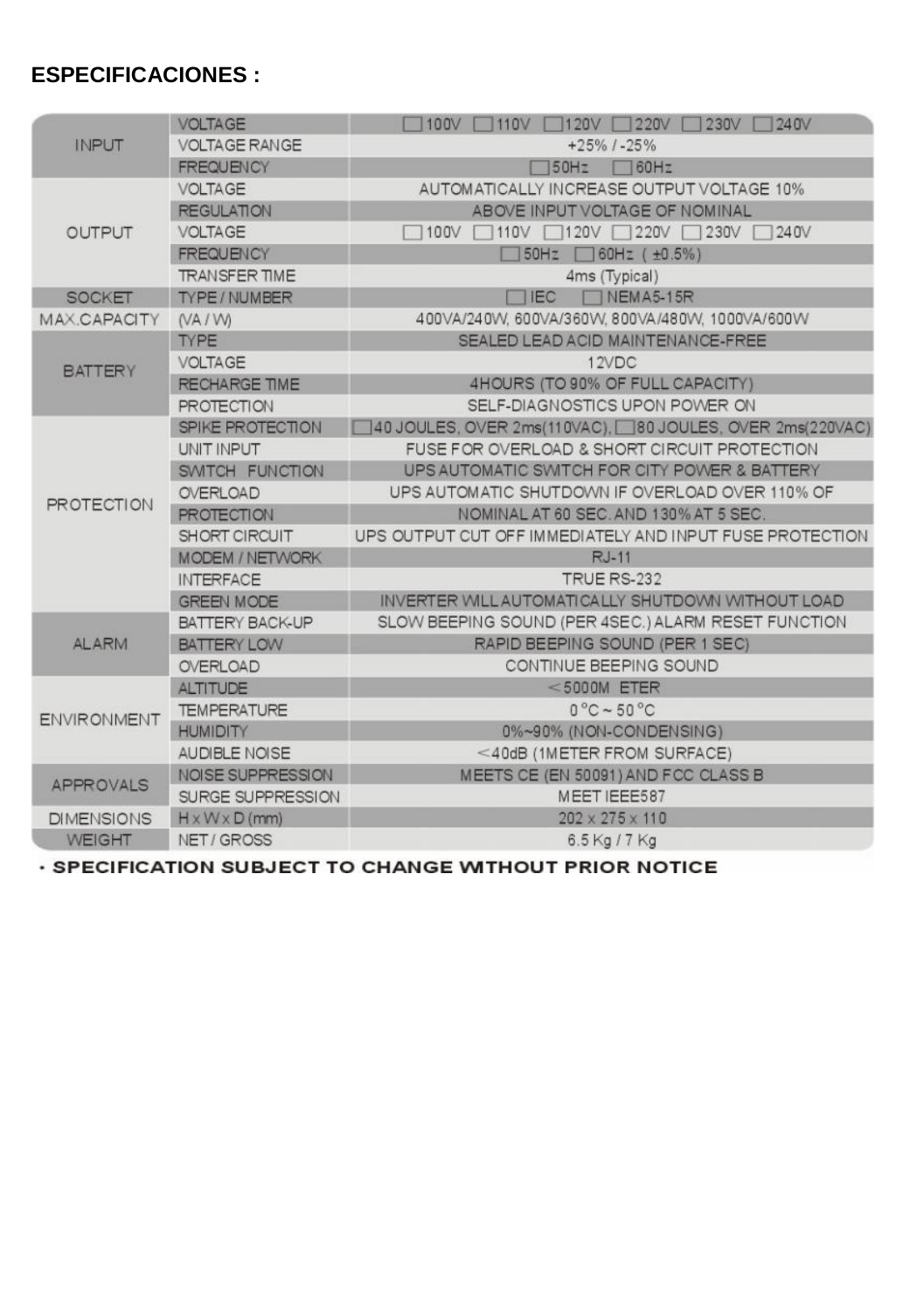### **1-2 Descripción del Sistema**



**Vista Trasera**

- 1. Microprocesador RISC para control digital de la unidad
- 2. Ahorrador de Bateria en modo de descanzo.
- 3. Regulador de Voltaje de dos (2) etapas de aumento y uno de disminuición de voltaje.
- 4. Puerto de Comunicación Inteligente (RS-232 o USB)
- 5. Proteccion de FAX/MODEM ( RJ-11 )
- 6. Auto Detección de Frequencia (50/60HZ)
- 7. Encendido desde las Baterías ( DC Power-On)
- 8. Protección de Sobrecarga y Corto Circuito.
- 9. Auto-diagnóstico y revisión de la bateria continuo al encender la unidad y mientras la unidad permanezca encendida.
- 10. Operacion en dos posiciones: Vertical y Horizontal.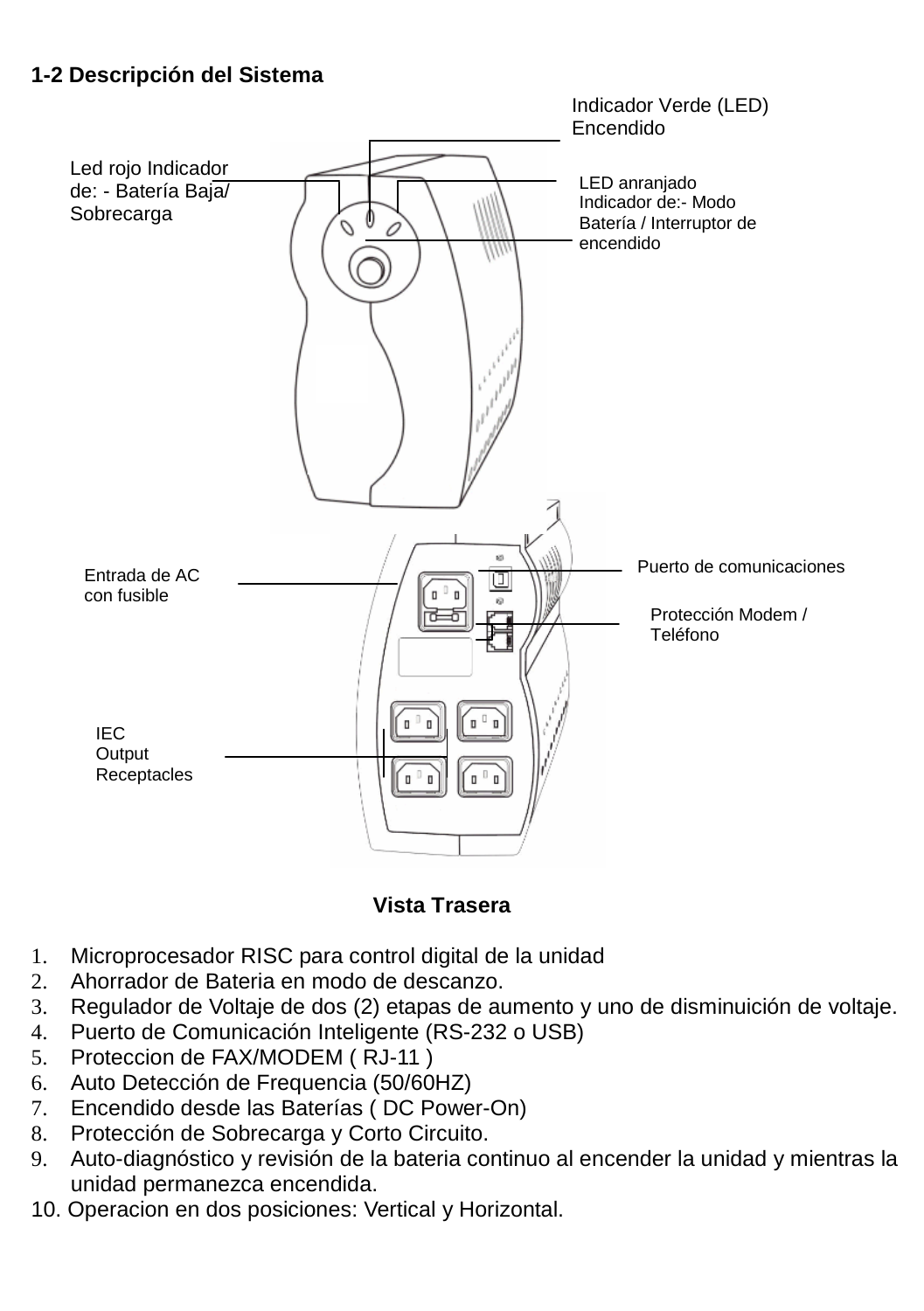# **2. INSTALACION Y OPERACION**

### **2-1. Intalación**

Paso 1. Asegurese que el tomacorriente de suministro eléctrico sea del voltaje requerido (Vac) por la unidad y compatible con tipo Nema 5-15R / IEC

Paso 2: Conecte el UPS al tomacorriente.

Paso 3: Conecte el computador personal u otras cargas en las tomas de salida.

Paso 4. Encienda el UPS presionando el boton ON/OFF por 4-segundos

aproximadamente. El LED verde se ilumina indicando que la energía está disponible en los receptáculos ubicados en la parte posterior de la unidad.

Paso 5. Apague el UPS presionando durante 6 segundos aproximadamente el botón ON/OFF hasta que la luz roja se apague.

# **2-2. Operación**

Paso 1: Encienda el UPS presionando el boton ON/OFF por 4-segundos aproximadamente. El LED Verde le indicará que está encendido. Encienda su computador personal.

Paso 2: El UPS, puede encender sin conexión a la línea, oprimiendo el botón de encendido durante 6-segundos aproximadamente. El Indicador (LED) ROJO se encenderá e indica que esta operando a baterías. Al regresar el voltaje de línea el UPS se conecta a la línea y el indicador pasa a color Verde.

Paso 3: Apague el UPS presionando durante 6 segundos aproximadamente el botón ON/OFF hasta que la luz roja se apague.

#### **3. Indicador de LED y Alarma:**

### **3-1. Indicador de LED durante Operación**

| <b>VERDE</b>                                  | <b>ANARANJADO</b>    | <b>IROJO</b>            |
|-----------------------------------------------|----------------------|-------------------------|
| Entrada VAC presente y Falla en el suministro |                      | Sobrecarga o Arranque   |
| Normal                                        | eléctrico y pase a   | desde Batería y Batería |
|                                               | operación a baterias | baja en carga           |

#### **3-2. Indicador de Alarma**

| Alarma cada 4        | Alarma cada 1-segundo | Alarma constante  | Alarma cada     |
|----------------------|-----------------------|-------------------|-----------------|
| segundos             |                       |                   | 0.5-segundos    |
| UPS Funcionando      | Batería baja de Carga | Alarma de batería | Betería Baja de |
| len el modo de       |                       | Sobrecarga        | Carga           |
| batería. Presione el |                       |                   |                 |
| botón ON/OFFF        |                       |                   |                 |
| durante 6-segundos   |                       |                   |                 |
| para silenciar       |                       |                   |                 |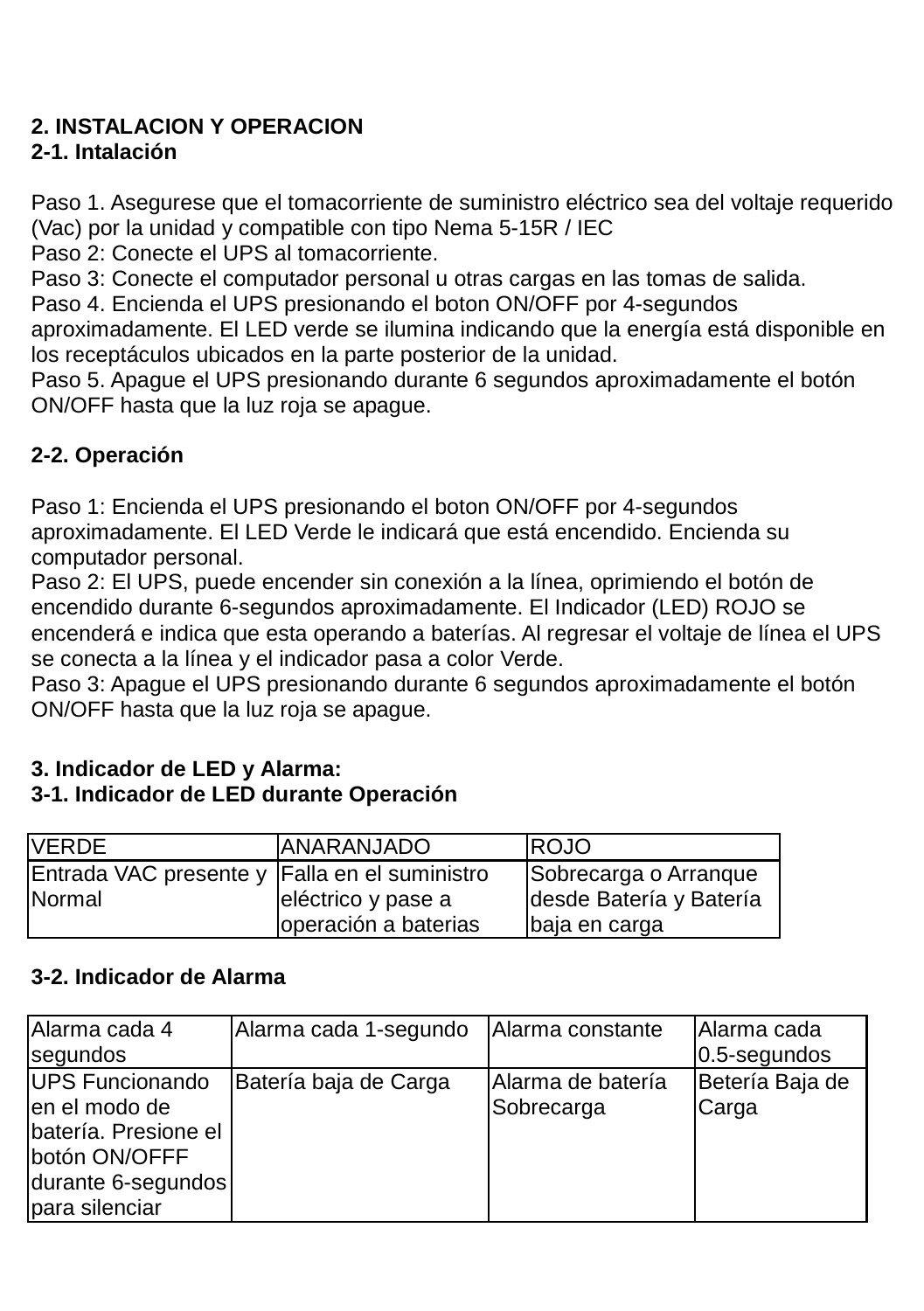## **4. PRECAUCION**

 Su unidad de UPS ha sido diseñada para un funcionamiento seguro, pero se deben observar los siguientes pasos:

- 1. Apague y desconecte el UPS antes de limpiarlo. Si desea limpiarlo primero desconéctelo y pásele un paño seco para eliminar el polvo de la superficie. No utilize líquidos o aerosoles en su superficie.
- 2. No instale ni opere su UPS en zonas con agua cercana.
- 3. Coloque su UPS en superficies planas solamente, Vertical u Horizontal
- 4. No exponga su UPS a la luz directa del sol o fuentes que generen calor.
- 5. No coloque los cables del UPS ni el UPS cerca de objetos pesados que puedan causar daños.
- 6. No conecte al UPS aparatos como secadores de cabellos, motores, impresora laser, etc.
- 7. Si no utiliza el UPS durante tiempo prolongado recargue la batería una vez al mes al menos 8-horas continuas.
- 8. Reemplace las baterías del UPS con el mismo número y tipo de batería que utilizó el fabricante originalmente. El UPS debe estar desconectado de la corriente al reemplazar las baterias (Debe ser realizada por persona autorizada)

| Falla                                                | <b>Posible Causa</b>                                                                                                              | <b>Solucion</b>                                                                                                   |
|------------------------------------------------------|-----------------------------------------------------------------------------------------------------------------------------------|-------------------------------------------------------------------------------------------------------------------|
| UPS está encendido pero<br>no funciona.              | Los cables no estan<br>debidamente conectados al<br>tomacorriente.<br>No esta energizado el<br>tomacorriente.                     | Conecte debidamente los<br>cables.<br>Conecte el UPS a un<br>tomacorriente activo                                 |
| El UPS funciona pero la<br>luz roja es intermitente. | Batería baja de Carga                                                                                                             | Asegurese cargar las<br>baterías por lo menos<br>8-horas                                                          |
| UPS no da el tiempo de<br>respaldo esperado          | Batería baja debido a:<br>Almacenamiento<br>4.<br>prolongado<br>La batería cumplió su<br>5.<br>ciclo de vida.<br>Sobrecarga<br>6. | 4.<br>Cargue la batería<br>durante 8-horas.<br>Sustituya la batería.<br>5.<br>Desconecte las<br>6.<br>sobrecargas |
| Indicador Rojo encendido<br>y alarma continua        | Falla del UPS                                                                                                                     | Revisar el UPS.                                                                                                   |

#### **5. SOLUCION DE FALLAS**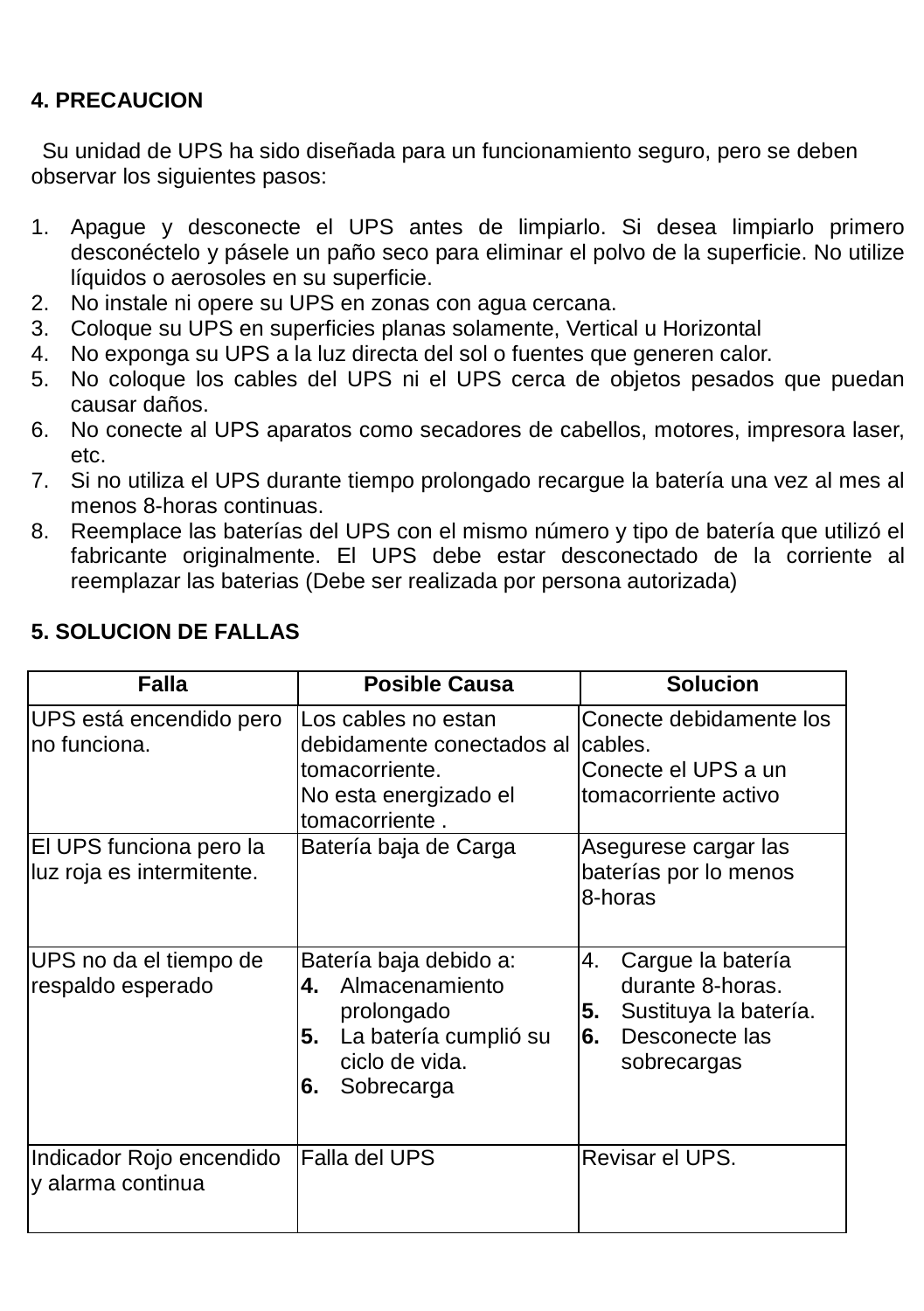# **7. CERTIFICADO DE GARANTIA**

### **CERTIFICADO DE GARANTÍA**

| Marca:                 | <b>UNITEK</b>   |
|------------------------|-----------------|
| Serie:                 | <b>ALPHA PS</b> |
| Modelo:                |                 |
| Número de fabricación: |                 |
| <b>Cliente:</b>        |                 |
| Número de Factura:     |                 |
| Vendedor:              |                 |

**UNITEK POWER** garantiza este producto contra todo vicio o defecto de fabricación por el periodo de **36 meses** contados desde la fecha de compra del mismo. La garantía será válida para todo el territorio de España y Portugal (otros países según convenio con distribuidor) en los términos y condiciones que se detallan a continuación:

Esta garantía no incluye gastos de transporte que se originen del envío y retorno de este producto. **UNITEK POWER** notificará el/los punto(s) de recogida y entrega del producto.

Las reclamaciones por defectos de origen deben ser realizadas durante los 15 días calendario siguientes a la fecha de compra del equipo.

#### **CONDICIONES DE LA GARANTÍA.**

- 1. El equipo objeto de reclamación por garantía deberá ser entregado en su embalaje original.
- 2. **UNITEK POWER** directamente o a través de un servicio técnico autorizado por ella, reparará y/o remplazará gratuitamente durante la vigencia de esta garantía, las piezas defectuosas y corregirá cualquier desperfecto eléctrico o mecánico que presente este producto de acuerdo a las condiciones de esta garantía.
- 3. El distribuidor del producto está en la obligación de cumplimentar, fechar y sellar el presente Certificado de Garantía para que el cliente ejerza su derecho a la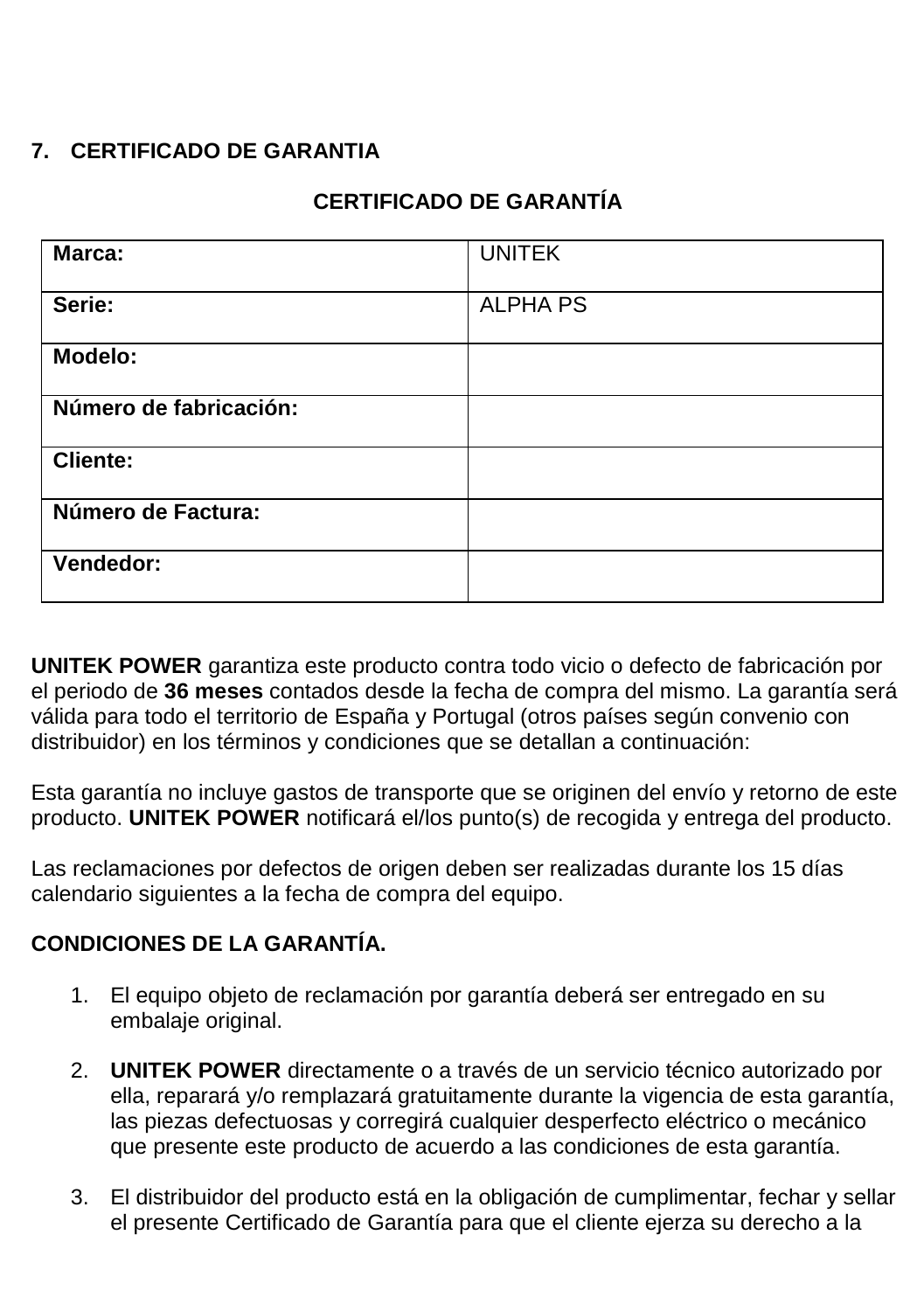solicitud de prestación de servicio de garantía. La factura de compra en original, como primer documento válido para la obtención del servicio, y este Certificado de Garantía deberán ser presentados en el momento de la solicitud del servicio.

- 4. Quedan excluidos de esta Garantía los daños que resulten de hechos o accidentes tales como: transporte, manipulación, ubicación y utilización inadecuada o dolosa, golpes, vandalismo, incendio, inundación, descargas atmosféricas, derrames de cualquier tipo de liquido, derrames de ácido de batería y todos aquellos que se deriven de uso y mantenimiento inapropiados.
- 5. Se excluye de esta garantía los daños causados por negligencia o mal uso del producto o por uso diferente al indicado en el manual del producto. La garantía no cubre daños causados por inadecuadas características de la red eléctrica de alimentación, instalación deficiente o ambientes adversos.
- 6. **UNITEK POWER** no puede garantizar el buen funcionamiento de este producto si no se observan las condiciones requeridas en sus especificaciones técnicas, ni tampoco los daños ocasionados por ese motivo. De igual modo no serán contemplados en garantía los servicios que se deriven por el incumplimiento de las leyes y normativas vigentes aplicables ni por aquellos que se requieran por falta de energía eléctrica, instalaciones eléctricas defectuosas del inmueble, por estar desconectado el aparato de la red de servicio eléctrico o por los cambios de ubicación que no hubieran sido notificados y aprobados con antelación por el servicio técnico de UNITEK.
- 7. No están incluidas en esta garantía las partes y piezas propensas al desgaste por uso o consumibles.